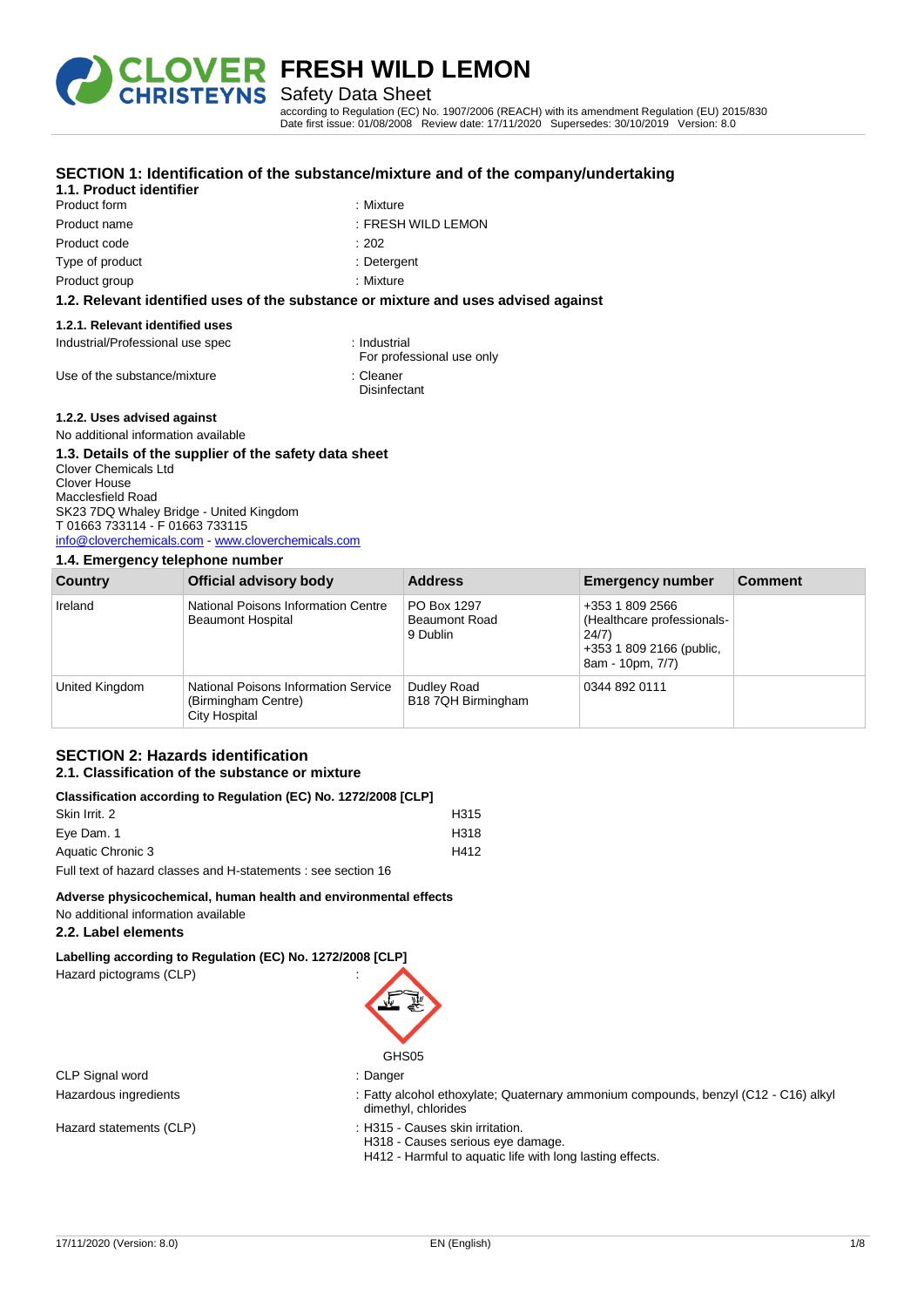### Safety Data Sheet

according to Regulation (EC) No. 1907/2006 (REACH) with its amendment Regulation (EU) 2015/830

| Precautionary statements (CLP) | : P102 - Keep out of reach of children.<br>P264 - Wash hands thoroughly after handling.<br>P280 - Wear protective gloves, eye protection.<br>P302+P352 - IF ON SKIN: Wash with plenty of water.<br>P305+P351+P338 - IF IN EYES: Rinse cautiously with water for several minutes. Remove<br>contact lenses, if present and easy to do. Continue rinsing.<br>P337+P313 - If eye irritation persists: Get medical advice/attention.<br>P362+P364 - Take off contaminated clothing and wash it before reuse. |
|--------------------------------|----------------------------------------------------------------------------------------------------------------------------------------------------------------------------------------------------------------------------------------------------------------------------------------------------------------------------------------------------------------------------------------------------------------------------------------------------------------------------------------------------------|
| <b>EUH-statements</b>          | : EUH208 - Contains AMYL CINNAMIC ALDEHYDE. May produce an allergic reaction.                                                                                                                                                                                                                                                                                                                                                                                                                            |

### **2.3. Other hazards**

This substance/mixture does not meet the PBT criteria of REACH regulation, annex XIII

This substance/mixture does not meet the vPvB criteria of REACH regulation, annex XIII

### **SECTION 3: Composition/information on ingredients**

### **3.1. Substances**

Not applicable **3.2. Mixtures**

| <b>Name</b>                                                                    | <b>Product identifier</b>                                                 | $\%$      | <b>Classification according to</b><br><b>Regulation (EC) No.</b><br>1272/2008 [CLP]                                             |
|--------------------------------------------------------------------------------|---------------------------------------------------------------------------|-----------|---------------------------------------------------------------------------------------------------------------------------------|
| Quaternary ammonium compounds, benzyl (C12 -<br>C16) alkyl dimethyl, chlorides | (CAS-no) 68424-85-1<br>(Einecs nr) 270-325-2                              | 2         | Acute Tox. 4 (Oral), H302<br>Skin Corr. 1B. H314<br>Eye Dam. 1, H318<br>Aquatic Acute 1, H400 (M=10)<br>Aquatic Chronic 1, H410 |
| Fatty alcohol ethoxylate                                                       | (CAS-no) 160875-66-1<br>(Einecs nr) 605-233-7<br>$(EG$ annex nr) /        | $1 - 3$   | Acute Tox. 4 (Oral), H302<br>Eye Dam. 1, H318                                                                                   |
| AMYL CINNAMIC ALDEHYDE                                                         | (CAS-no) 122-40-7<br>(Einecs nr) 204-541-5<br>(REACH-no) 01-2120740487-49 | $0.1 - 1$ | Skin Sens. 1B, H317<br>Aquatic Chronic 2, H411                                                                                  |

Full text of H-statements: see section 16

## **SECTION 4: First aid measures**

| 4.1. Description of first aid measures                                                                                 |                                                                                                                                      |
|------------------------------------------------------------------------------------------------------------------------|--------------------------------------------------------------------------------------------------------------------------------------|
| General advice                                                                                                         | : Never give anything by mouth to an unconscious person. If you feel unwell, seek medical<br>advice (show the label where possible). |
| Inhalation                                                                                                             | : Allow affected person to breathe fresh air. Allow the victim to rest.                                                              |
| Skin contact                                                                                                           | : Wash with plenty of water/ Wash contaminated clothing before reuse. If skin irritation<br>occurs: Get medical advice/attention.    |
| Eye contact                                                                                                            | : Rinse cautiously with water for several minutes. Remove contact lenses, if present and<br>easy to do. Continue rinsing.            |
| Ingestion                                                                                                              | : Rinse mouth. Do NOT induce vomiting. Obtain emergency medical attention.                                                           |
| 4.2. Most important symptoms and effects, both acute and delayed                                                       |                                                                                                                                      |
| Acute effects skin                                                                                                     | : Causes skin irritation.                                                                                                            |
| Acute effects eyes                                                                                                     | : Causes serious eye damage. Redness.                                                                                                |
| Acute effects oral route                                                                                               | : May cause irritation to the digestive tract.                                                                                       |
| 4.3. Indication of any immediate medical attention and special treatment needed<br>No additional information available |                                                                                                                                      |
| <b>SECTION 5: Firefighting measures</b>                                                                                |                                                                                                                                      |

| 5.1. Extinguishing media<br>Suitable extinguishing media   | : Use extinguishing media appropriate for surrounding fire. Water.                                                                                                       |
|------------------------------------------------------------|--------------------------------------------------------------------------------------------------------------------------------------------------------------------------|
| 5.2. Special hazards arising from the substance or mixture |                                                                                                                                                                          |
| Hazardous decomposition products in case of fire           | : Toxic fumes may be released. Carbon dioxide. Carbon monoxide.                                                                                                          |
| 5.3. Advice for firefighters                               |                                                                                                                                                                          |
| Firefighting instructions                                  | : Use water spray or fog for cooling exposed containers. Exercise caution when fighting any<br>chemical fire. Prevent fire fighting water from entering the environment. |
| Protection during firefighting                             | : Do not enter fire area without proper protective equipment, including respiratory protection.                                                                          |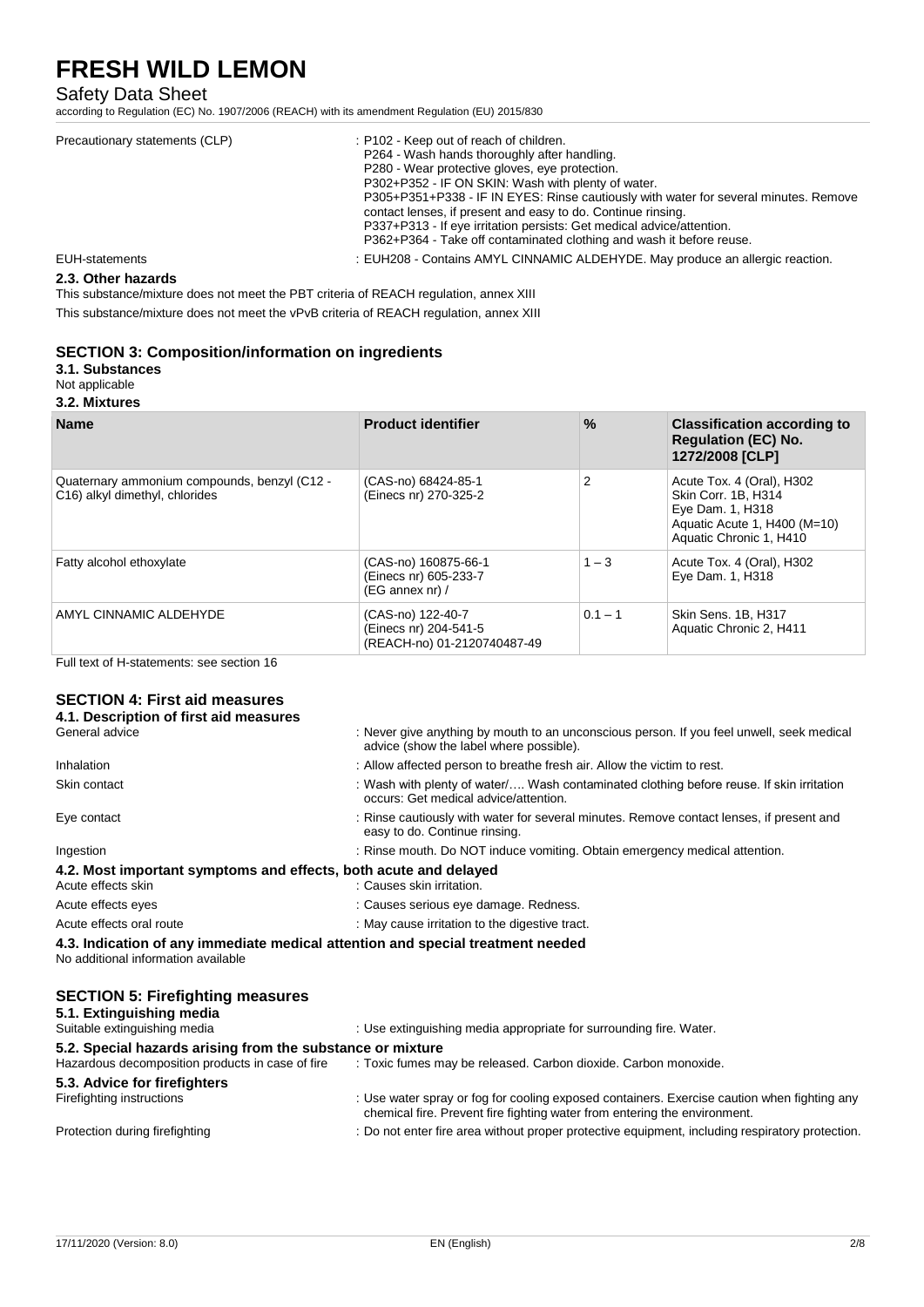### Safety Data Sheet

according to Regulation (EC) No. 1907/2006 (REACH) with its amendment Regulation (EU) 2015/830

| <b>SECTION 6: Accidental release measures</b><br>6.1. Personal precautions, protective equipment and emergency procedures |                                                                                                                                                                                                        |  |
|---------------------------------------------------------------------------------------------------------------------------|--------------------------------------------------------------------------------------------------------------------------------------------------------------------------------------------------------|--|
| 6.1.1. For non-emergency personnel                                                                                        |                                                                                                                                                                                                        |  |
| <b>Emergency procedures</b>                                                                                               | : Evacuate unnecessary personnel.                                                                                                                                                                      |  |
| 6.1.2. For emergency responders                                                                                           |                                                                                                                                                                                                        |  |
| Protective equipment                                                                                                      | : Equip cleanup crew with proper protection.                                                                                                                                                           |  |
| Emergency procedures                                                                                                      | : Ventilate area.                                                                                                                                                                                      |  |
| 6.2. Environmental precautions                                                                                            | Prevent entry to sewers and public waters. Notify authorities if liquid enters sewers or public waters. Avoid release to the environment.                                                              |  |
| 6.3. Methods and material for containment and cleaning up                                                                 |                                                                                                                                                                                                        |  |
| Methods for cleaning up                                                                                                   | : Soak up spills with inert solids, such as clay or diatomaceous earth as soon as possible.<br>Collect spillage. Store away from other materials.                                                      |  |
| 6.4. Reference to other sections<br>See Heading 8. Exposure controls and personal protection.                             |                                                                                                                                                                                                        |  |
| <b>SECTION 7: Handling and storage</b><br>7.1. Precautions for safe handling                                              |                                                                                                                                                                                                        |  |
| Precautions for safe handling                                                                                             | : Wash hands and other exposed areas with mild soap and water before eating, drinking or<br>smoking and when leaving work. Provide good ventilation in process area to prevent<br>formation of vapour. |  |
| Hygiene measures                                                                                                          | : Wash hands, forearms and face thoroughly after handling.                                                                                                                                             |  |
| 7.2. Conditions for safe storage, including any incompatibilities<br>Storage conditions                                   | : Keep container tightly closed.                                                                                                                                                                       |  |
| Packaging materials                                                                                                       | : polyethylene.                                                                                                                                                                                        |  |
| 7.3. Specific end use(s)<br>No additional information available                                                           |                                                                                                                                                                                                        |  |
| <b>SECTION 8: Exposure controls/personal protection</b>                                                                   |                                                                                                                                                                                                        |  |
| 8.1. Control parameters<br>No additional information available                                                            |                                                                                                                                                                                                        |  |
| 8.2. Exposure controls                                                                                                    |                                                                                                                                                                                                        |  |
| Personal protective equipment:                                                                                            |                                                                                                                                                                                                        |  |
| Avoid all unnecessary exposure.                                                                                           |                                                                                                                                                                                                        |  |

### **Hand protection:**

Wear protective gloves. PVC gloves. Nitrile rubber gloves. neoprene gloves

### **Eye protection:**

Chemical goggles or safety glasses

### **Other information:**

Do not eat, drink or smoke during use.

| <b>SECTION 9: Physical and chemical properties</b><br>9.1. Information on basic physical and chemical properties |                     |  |
|------------------------------------------------------------------------------------------------------------------|---------------------|--|
| Physical state                                                                                                   | : Liquid            |  |
| Physical state/form                                                                                              | : Liquid.           |  |
| Colour                                                                                                           | : Yellow.           |  |
| Odour                                                                                                            | : Iemon. Sweet.     |  |
| Odour threshold                                                                                                  | : No data available |  |
| рH                                                                                                               | $:8 - 9.5$          |  |
| Relative evaporation rate (butylacetate=1)                                                                       | : No data available |  |
| Melting point/range                                                                                              | : 0 °C              |  |
| Freezing point                                                                                                   | : No data available |  |
| Boiling point/Boiling range                                                                                      | : 100 $^{\circ}$ C  |  |
| Flash point                                                                                                      | : No data available |  |
| Autoignition temperature                                                                                         | : No data available |  |
| Decomposition temperature                                                                                        | : No data available |  |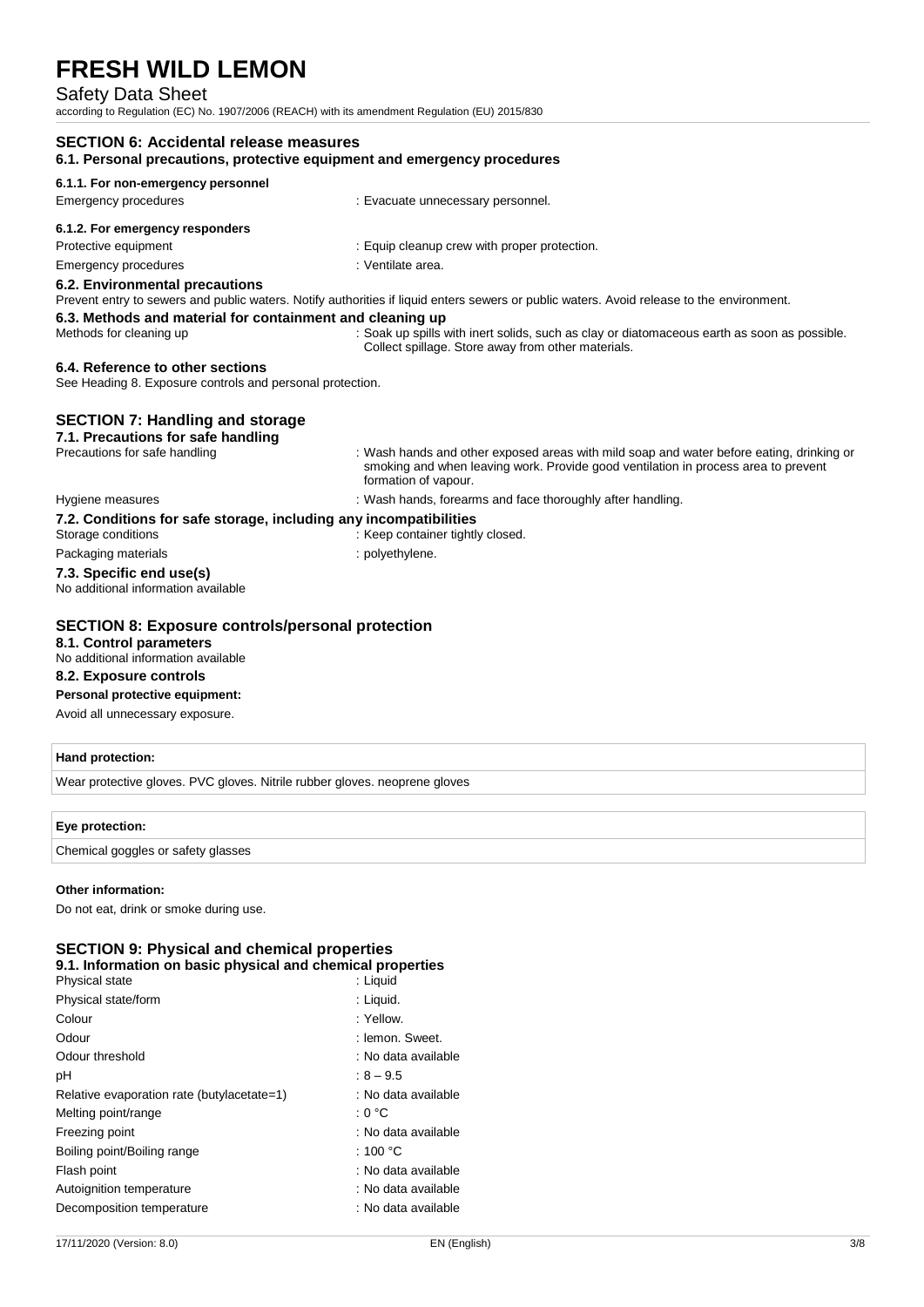### Safety Data Sheet

according to Regulation (EC) No. 1907/2006 (REACH) with its amendment Regulation (EU) 2015/830

| Flammability (solid, gas)<br>Vapour pressure | ∶ Non flammable.<br>: No data available |
|----------------------------------------------|-----------------------------------------|
| Relative vapour density at 20 °C             | : No data available                     |
| Relative density                             | :1                                      |
| Solubility                                   | : Soluble in water.                     |
| Log Pow                                      | : No data available                     |
| Viscosity, kinematic                         | : No data available                     |
| Viscosity, dynamic                           | : No data available                     |
| <b>Explosive properties</b>                  | : No data available                     |
| Oxidising properties                         | : No data available                     |
| Explosive limits                             | : No data available                     |
| 9.2. Other information                       |                                         |
| VOC content                                  | : 4 g/l                                 |

### **SECTION 10: Stability and reactivity**

**10.1. Reactivity** No additional information available **10.2. Chemical stability**

Stable under normal conditions.

### **10.3. Possibility of hazardous reactions**

No dangerous reactions known under normal conditions of use.

**10.4. Conditions to avoid**

No additional information available

**10.5. Incompatible materials**

No additional information available

**10.6. Hazardous decomposition products** fume. Carbon monoxide. Carbon dioxide.

### **SECTION 11: Toxicological information**

| 11.1. Information on toxicological effects |                  |  |
|--------------------------------------------|------------------|--|
| Acute toxicity (oral)                      | : Not classified |  |
| Acute toxicity (dermal)                    | : Not classified |  |
| Acute toxicity (inhalation)                | : Not classified |  |

| Fatty alcohol ethoxylate (160875-66-1) |                          |
|----------------------------------------|--------------------------|
| LD50 oral rat                          | > 300 (300 – 2000) mg/kg |
| LD50 dermal rat                        | > 2000 mg/kg             |
| ATE CLP (oral)                         | 300 mg/kg bodyweight     |

| Quaternary ammonium compounds, benzyl (C12 - C16) alkyl dimethyl, chlorides (68424-85-1) |                                                                    |     |
|------------------------------------------------------------------------------------------|--------------------------------------------------------------------|-----|
| LD50 oral rat                                                                            | 795 mg/kg                                                          |     |
| ATE CLP (oral)                                                                           | 795 mg/kg bodyweight                                               |     |
| Skin corrosion/irritation                                                                | : Causes skin irritation.                                          |     |
|                                                                                          | $pH: 8 - 9.5$                                                      |     |
| Serious eye damage/irritation                                                            | : Causes serious eye damage.                                       |     |
|                                                                                          | $pH: 8 - 9.5$                                                      |     |
| Respiratory or skin sensitisation                                                        | : Not classified                                                   |     |
| Additional information                                                                   | : Based on available data, the classification criteria are not met |     |
| Germ cell mutagenicity                                                                   | : Not classified                                                   |     |
| Additional information                                                                   | : Based on available data, the classification criteria are not met |     |
| Carcinogenicity                                                                          | : Not classified                                                   |     |
| Additional information                                                                   | : Based on available data, the classification criteria are not met |     |
| Reproductive toxicity                                                                    | : Not classified                                                   |     |
| Additional information                                                                   | : Based on available data, the classification criteria are not met |     |
| STOT-single exposure                                                                     | : Not classified                                                   |     |
| 17/11/2020 (Version: 8.0)                                                                | EN (English)                                                       | 4/8 |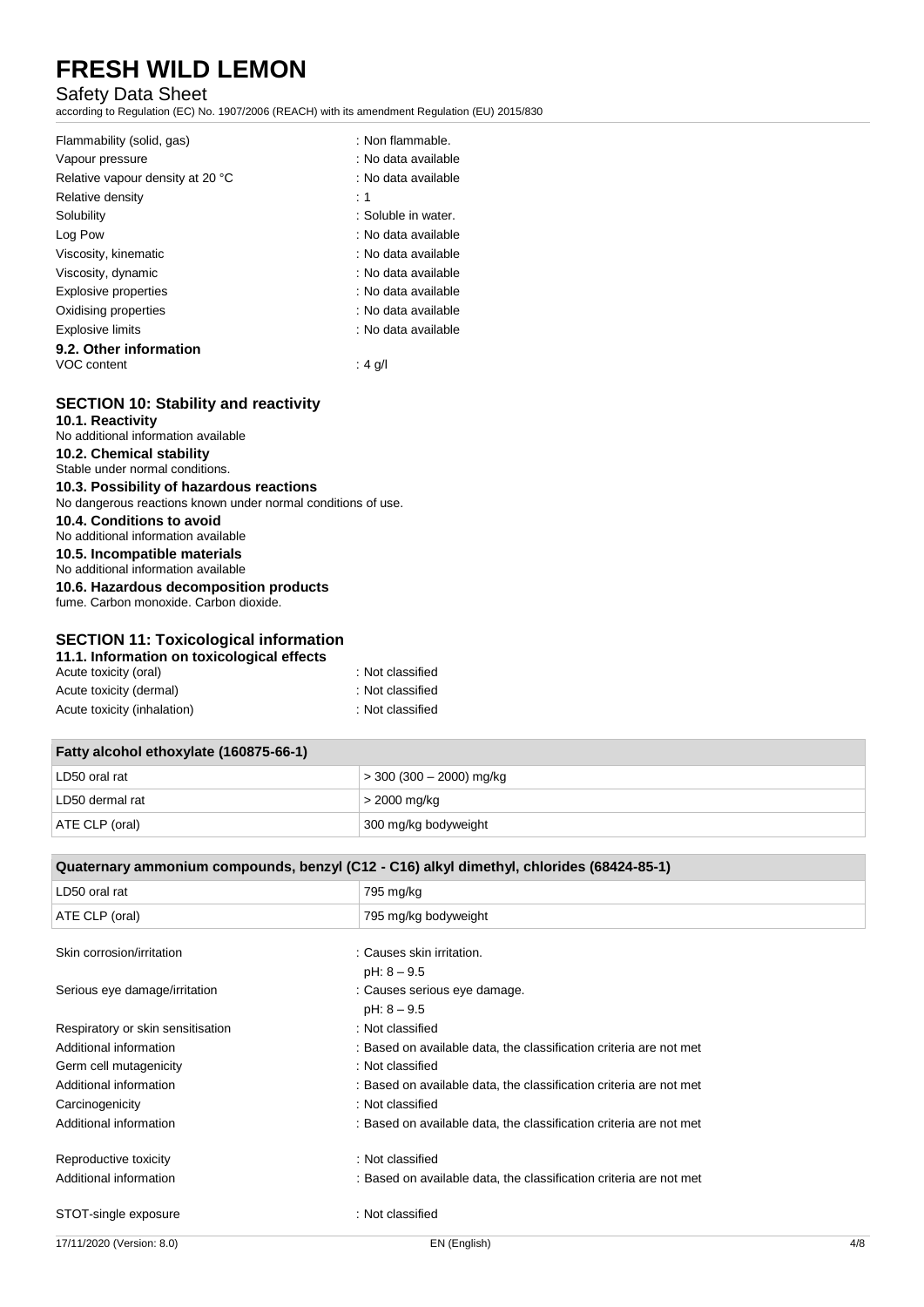### Safety Data Sheet

according to Regulation (EC) No. 1907/2006 (REACH) with its amendment Regulation (EU) 2015/830

| Additional information                                                         | : Based on available data, the classification criteria are not met                     |
|--------------------------------------------------------------------------------|----------------------------------------------------------------------------------------|
| STOT-repeated exposure<br>Additional information                               | : Not classified<br>: Based on available data, the classification criteria are not met |
| Aspiration hazard<br>Additional information                                    | : Not classified<br>: Based on available data, the classification criteria are not met |
| Potential adverse human health effects and<br>symptoms                         | : Based on available data, the classification criteria are not met.                    |
| <b>SECTION 12: Ecological information</b><br>12.1. Toxicity<br>Ecology - water | : Harmful to aquatic life with long lasting effects.                                   |

| ECOIOUV - WALCH                                              | . Hallillul to aquatic life with |
|--------------------------------------------------------------|----------------------------------|
| Hazardous to the aquatic environment, short-term<br>(acute)  | : Not classified                 |
| Hazardous to the aquatic environment, long-term<br>(chronic) | : Harmful to aquatic life with   |

| Fatty alcohol ethoxylate (160875-66-1) |             |
|----------------------------------------|-------------|
| EC50 Daphnia 1                         | $> 10$ mg/l |
| ErC50 (algae)                          | $> 10$ mg/l |
| NOEC chronic fish                      | $> 1$ mg/l  |

long lasting effects.

| Quaternary ammonium compounds, benzyl (C12 - C16) alkyl dimethyl, chlorides (68424-85-1) |                                                                                          |  |
|------------------------------------------------------------------------------------------|------------------------------------------------------------------------------------------|--|
| LC50 fish 1                                                                              | $0.85$ mg/l                                                                              |  |
| EC50 Daphnia 1                                                                           | $0.016$ mg/l                                                                             |  |
| EC50 72h algae (1)                                                                       | $0.02$ mg/l                                                                              |  |
| NOEC chronic crustacea                                                                   | $0.025$ mg/l                                                                             |  |
| 12.2. Persistence and degradability                                                      |                                                                                          |  |
| <b>FRESH WILD LEMON</b>                                                                  |                                                                                          |  |
| Persistence and degradability                                                            | Biodegradable.                                                                           |  |
|                                                                                          |                                                                                          |  |
| Fatty alcohol ethoxylate (160875-66-1)                                                   |                                                                                          |  |
| Persistence and degradability                                                            | Biodegradable.                                                                           |  |
|                                                                                          |                                                                                          |  |
|                                                                                          | Quaternary ammonium compounds, benzyl (C12 - C16) alkyl dimethyl, chlorides (68424-85-1) |  |
| Persistence and degradability                                                            | Biodegradable.                                                                           |  |
| Biodegradation                                                                           | > 90%                                                                                    |  |
| 12.3. Bioaccumulative potential                                                          |                                                                                          |  |
| <b>FRESH WILD LEMON</b>                                                                  |                                                                                          |  |
| Bioaccumulative potential                                                                | No bioaccumulation.                                                                      |  |
|                                                                                          |                                                                                          |  |
| AMYL CINNAMIC ALDEHYDE (122-40-7)                                                        |                                                                                          |  |
| Log Pow                                                                                  | 4.7                                                                                      |  |
|                                                                                          |                                                                                          |  |
| Fatty alcohol ethoxylate (160875-66-1)                                                   |                                                                                          |  |
| Bioaccumulative potential                                                                | No bioaccumulation.                                                                      |  |
|                                                                                          |                                                                                          |  |
|                                                                                          | Quaternary ammonium compounds, benzyl (C12 - C16) alkyl dimethyl, chlorides (68424-85-1) |  |
| Partition coefficient n-octanol/water (Log Kow)                                          | 2.88                                                                                     |  |
| Bioaccumulative potential                                                                | No bioaccumulation.                                                                      |  |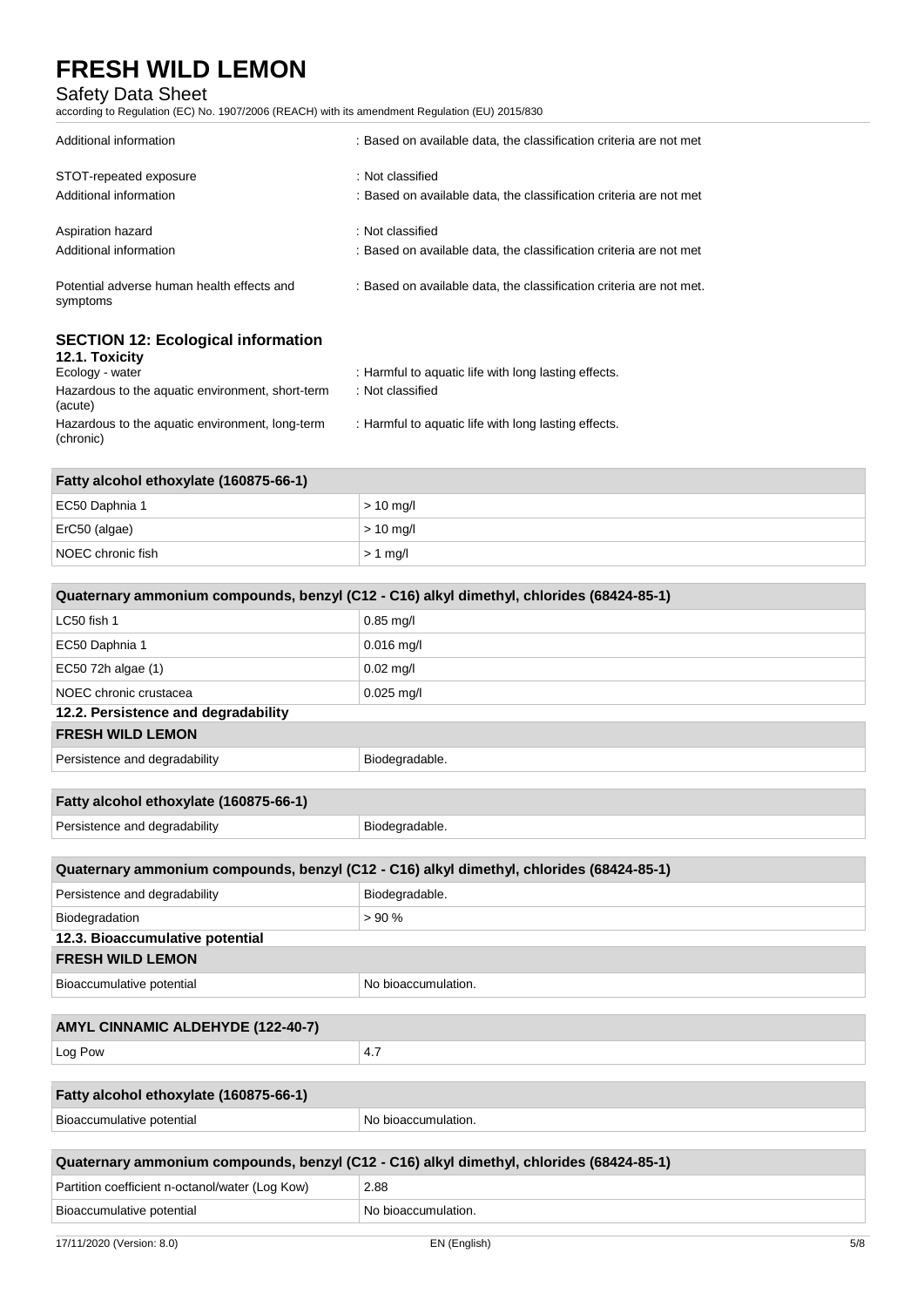### Safety Data Sheet

according to Regulation (EC) No. 1907/2006 (REACH) with its amendment Regulation (EU) 2015/830

### **12.4. Mobility in soil**

No additional information available

### **12.5. Results of PBT and vPvB assessment**

### **FRESH WILD LEMON**

This substance/mixture does not meet the PBT criteria of REACH regulation, annex XIII

This substance/mixture does not meet the vPvB criteria of REACH regulation, annex XIII

| <b>Component</b>                                                                            |                                                                                                                                                                                 |  |
|---------------------------------------------------------------------------------------------|---------------------------------------------------------------------------------------------------------------------------------------------------------------------------------|--|
| Quaternary ammonium compounds, benzyl (C12 -<br>C16) alkyl dimethyl, chlorides (68424-85-1) | This substance/mixture does not meet the PBT criteria of REACH regulation, annex XIII<br>This substance/mixture does not meet the vPvB criteria of REACH regulation, annex XIII |  |
| 12.6. Other adverse effects<br>Additional information                                       | : Avoid release to the environment.                                                                                                                                             |  |

### **SECTION 13: Disposal considerations**

#### **13.1. Waste treatment methods**

| Product/Packaging disposal recommendations | : Dispose in a safe manner in accordance with local/national regulations. |
|--------------------------------------------|---------------------------------------------------------------------------|
| Waste / unused products                    | : Avoid release to the environment.                                       |

### **SECTION 14: Transport information**

In accordance with ADR / RID / IMDG / IATA / ADN

| <b>ADR</b>                             | <b>IMDG</b>   | <b>IATA</b>   |
|----------------------------------------|---------------|---------------|
| 14.1. UN number                        |               |               |
| Not regulated                          | Not regulated | Not regulated |
| 14.2. UN proper shipping name          |               |               |
| Not regulated                          | Not regulated | Not regulated |
| 14.3. Transport hazard class(es)       |               |               |
| Not regulated                          | Not regulated | Not regulated |
| 14.4. Packing group                    |               |               |
| Not regulated                          | Not regulated | Not regulated |
| <b>14.5. Environmental hazards</b>     |               |               |
| Not regulated                          | Not regulated | Not regulated |
| No supplementary information available |               |               |

#### **14.6. Special precautions for user**

**Overland transport**

Not regulated

#### **Transport by sea**

Not regulated

**Air transport**

Not regulated

**14.7. Transport in bulk according to Annex II of Marpol and the IBC Code** Not applicable

### **SECTION 15: Regulatory information**

**15.1. Safety, health and environmental regulations/legislation specific for the substance or mixture**

### **15.1.1. EU-Regulations**

Contains no REACH substances with Annex XVII restrictions

Contains no substance on the REACH candidate list

Contains no REACH Annex XIV substances

Contains no substance subject to Regulation (EU) No 649/2012 of the European Parliament and of the Council of 4 July 2012 concerning the export and import of hazardous chemicals.

Contains no substance subject to Regulation (EU) No 2019/1021 of the European Parliament and of the Council of 20 June 2019 on persistent organic pollutants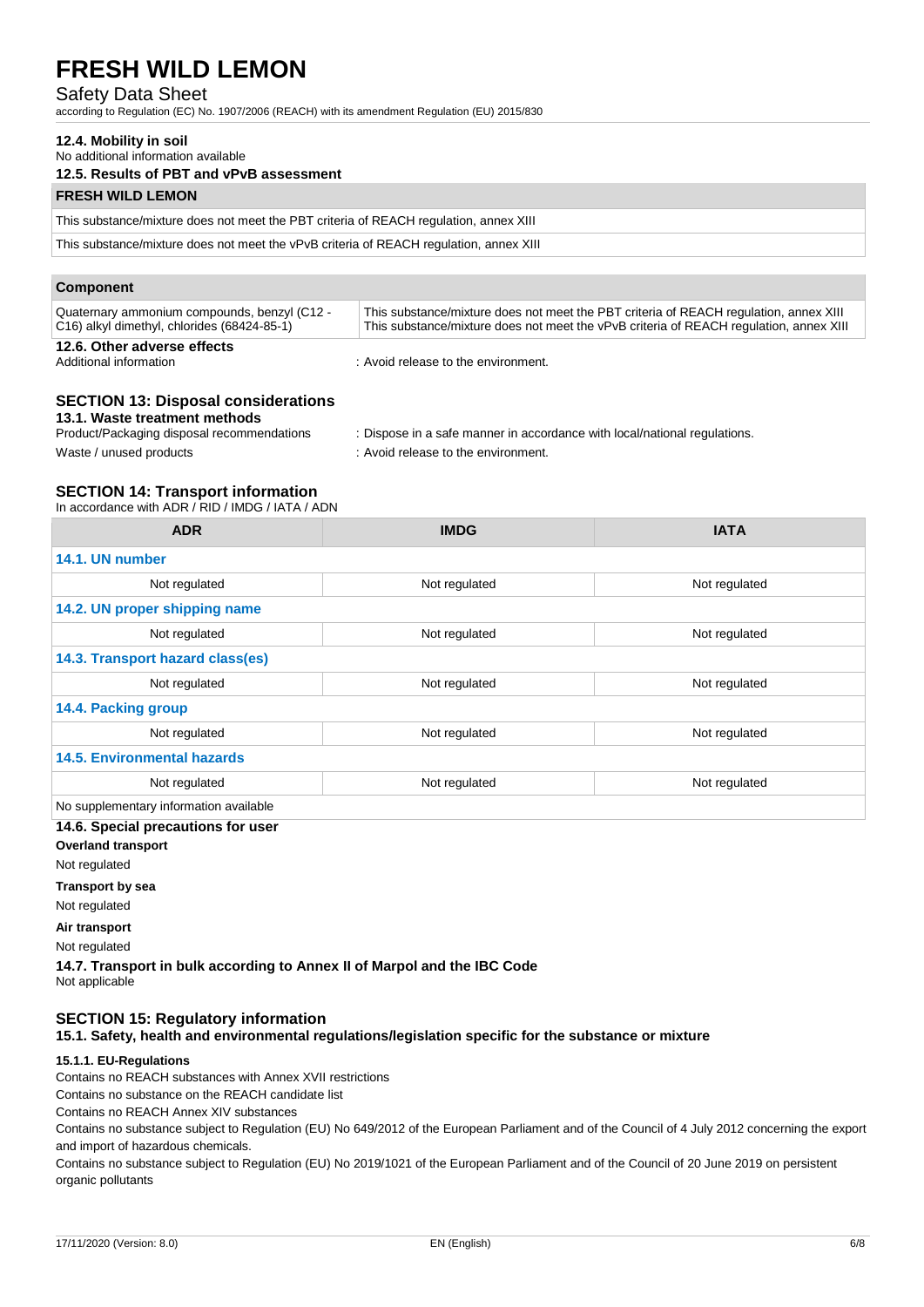## Safety Data Sheet

according to Regulation (EC) No. 1907/2006 (REACH) with its amendment Regulation (EU) 2015/830

| VOC content                                           | : 4 g/l |
|-------------------------------------------------------|---------|
| Allergenic fragrances > 0,01%:                        |         |
| <b>LINALOOL</b><br><b>D-LIMONENE</b><br>AMYL CINNAMAL |         |
|                                                       |         |

| Detergent Regulation (648/2004/EC): Labelling of contents: |         |  |
|------------------------------------------------------------|---------|--|
| <b>Component</b>                                           | $\%$    |  |
| non-ionic surfactants                                      | $< 5\%$ |  |
| disinfectants                                              |         |  |
| perfumes                                                   |         |  |
| <b>LINALOOL</b>                                            |         |  |

### **15.1.2. National regulations**

No additional information available

#### **15.2. Chemical safety assessment**

No chemical safety assessment has been carried out

## **SECTION 16: Other information**

| Pulu ovurvoo |  |
|--------------|--|
|              |  |
|              |  |
|              |  |
|              |  |
|              |  |

: REGULATION (EC) No 1272/2008 OF THE EUROPEAN PARLIAMENT AND OF THE COUNCIL of 16 December 2008 on classification, labelling and packaging of substances and mixtures, amending and repealing Directives 67/548/EEC and 1999/45/EC, and amending Regulation (EC) No 1907/2006. Other information : None.

| Full text of H- and EUH-statements: |                                                                    |
|-------------------------------------|--------------------------------------------------------------------|
| Acute Tox. 4 (Oral)                 | Acute toxicity (oral), Category 4                                  |
| Aquatic Acute 1                     | Hazardous to the aquatic environment - Acute Hazard, Category 1    |
| Aquatic Chronic 1                   | Hazardous to the aquatic environment — Chronic Hazard, Category 1  |
| <b>Aquatic Chronic 2</b>            | Hazardous to the aquatic environment — Chronic Hazard, Category 2  |
| Aquatic Chronic 3                   | Hazardous to the aquatic environment - Chronic Hazard, Category 3  |
| Eye Dam. 1                          | Serious eye damage/eye irritation, Category 1                      |
| Skin Corr. 1B                       | Skin corrosion/irritation, Category 1, Sub-Category 1B             |
| Skin Irrit, 2                       | Skin corrosion/irritation, Category 2                              |
| Skin Sens, 1B                       | Skin sensitisation, category 1B                                    |
| H302                                | Harmful if swallowed.                                              |
| H314                                | Causes severe skin burns and eye damage.                           |
| H315                                | Causes skin irritation.                                            |
| H317                                | May cause an allergic skin reaction.                               |
| H318                                | Causes serious eye damage.                                         |
| H400                                | Very toxic to aquatic life.                                        |
| H410                                | Very toxic to aquatic life with long lasting effects.              |
| H411                                | Toxic to aquatic life with long lasting effects.                   |
| H412                                | Harmful to aquatic life with long lasting effects.                 |
| <b>EUH208</b>                       | Contains AMYL CINNAMIC ALDEHYDE. May produce an allergic reaction. |

| Classification and procedure used to derive the classification for mixtures according to Regulation (EC) 1272/2008 [CLP]: |                  |                    |
|---------------------------------------------------------------------------------------------------------------------------|------------------|--------------------|
| Skin Irrit, 2                                                                                                             | H <sub>315</sub> | Calculation method |
| Eye Dam. 1                                                                                                                | H318             | Calculation method |
| Aquatic Chronic 3                                                                                                         | H412             | Calculation method |
| SDS FIJ (REACH Annex II)                                                                                                  |                  |                    |

SDS EU (REACH Annex II)